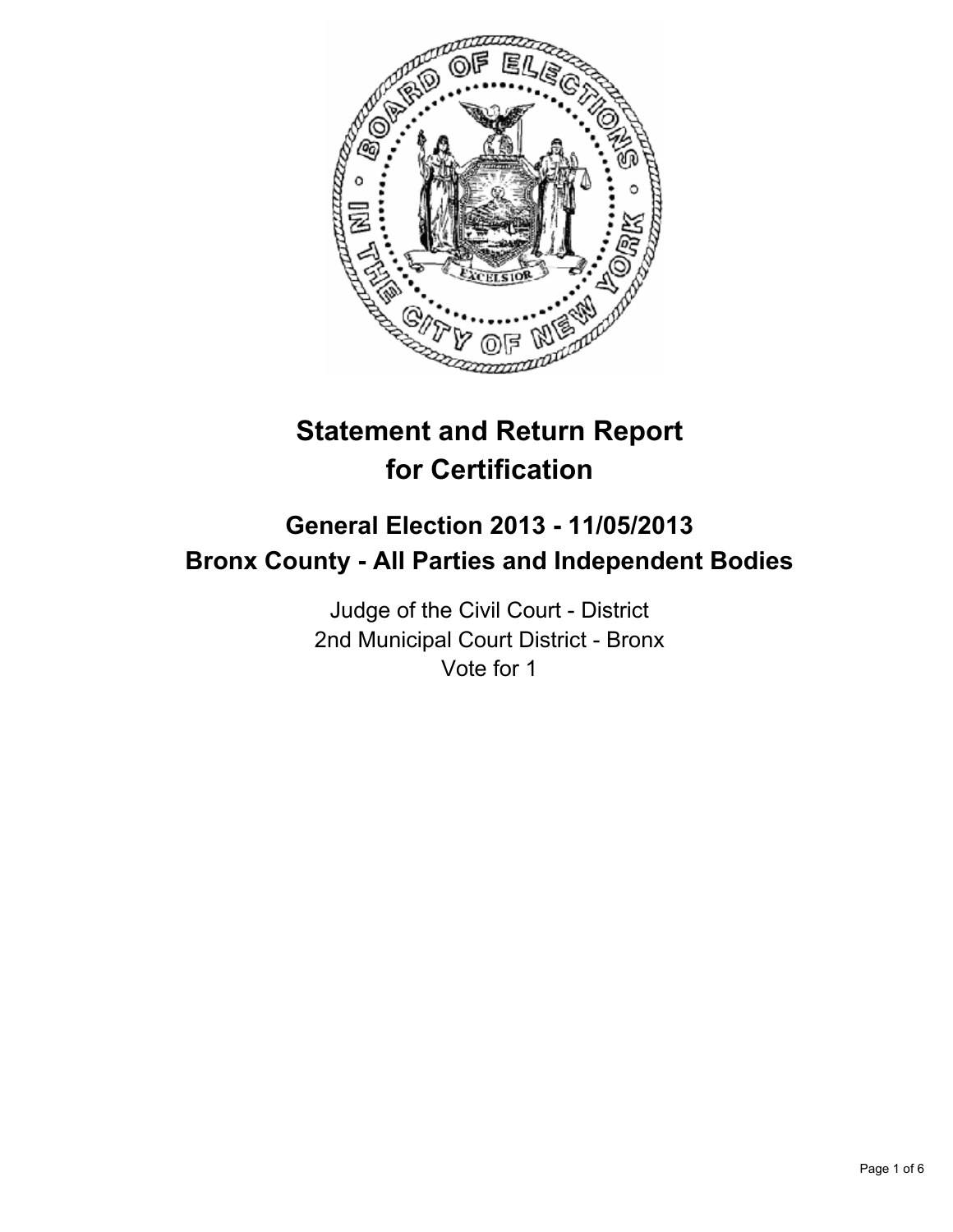

| PUBLIC COUNTER                                           | 10,140         |
|----------------------------------------------------------|----------------|
| <b>EMERGENCY</b>                                         | 132            |
| ABSENTEE/MILITARY                                        | 220            |
| FEDERAL                                                  | 0              |
| <b>SPECIAL PRESIDENTIAL</b>                              | 0              |
| <b>AFFIDAVIT</b>                                         | 181            |
| <b>Total Ballots</b>                                     | 10,673         |
| Less - Inapplicable Federal/Special Presidential Ballots | 0              |
| <b>Total Applicable Ballots</b>                          | 10,673         |
| KIM A. WILSON (DEMOCRATIC)                               | 8,862          |
| <b>ASSTA SHAKUR (WRITE-IN)</b>                           |                |
| DORIS NEWSOME (WRITE-IN)                                 | 1              |
| KIM A. WILSON (WRITE-IN)                                 | $\overline{2}$ |
| <b>Total Votes</b>                                       | 8,866          |
| Unrecorded                                               | 1,807          |

| PUBLIC COUNTER                                           | 7,678    |
|----------------------------------------------------------|----------|
| <b>EMERGENCY</b>                                         | 0        |
| ABSENTEE/MILITARY                                        | 165      |
| <b>FEDERAL</b>                                           | 0        |
| <b>SPECIAL PRESIDENTIAL</b>                              | $\Omega$ |
| <b>AFFIDAVIT</b>                                         | 177      |
| <b>Total Ballots</b>                                     | 8,020    |
| Less - Inapplicable Federal/Special Presidential Ballots | 0        |
| <b>Total Applicable Ballots</b>                          | 8,020    |
| KIM A. WILSON (DEMOCRATIC)                               | 6,453    |
| <b>ASSATA SHAKUR (WRITE-IN)</b>                          |          |
| FERNANDO ACOSTA (WRITE-IN)                               | 1        |
| GINO GUADAENO (WRITE-IN)                                 |          |
| <b>JUN BENITO (WRITE-IN)</b>                             | 1        |
| UNATTRIBUTABLE WRITE-IN (WRITE-IN)                       | 5        |
| <b>Total Votes</b>                                       | 6,462    |
| Unrecorded                                               | 1,558    |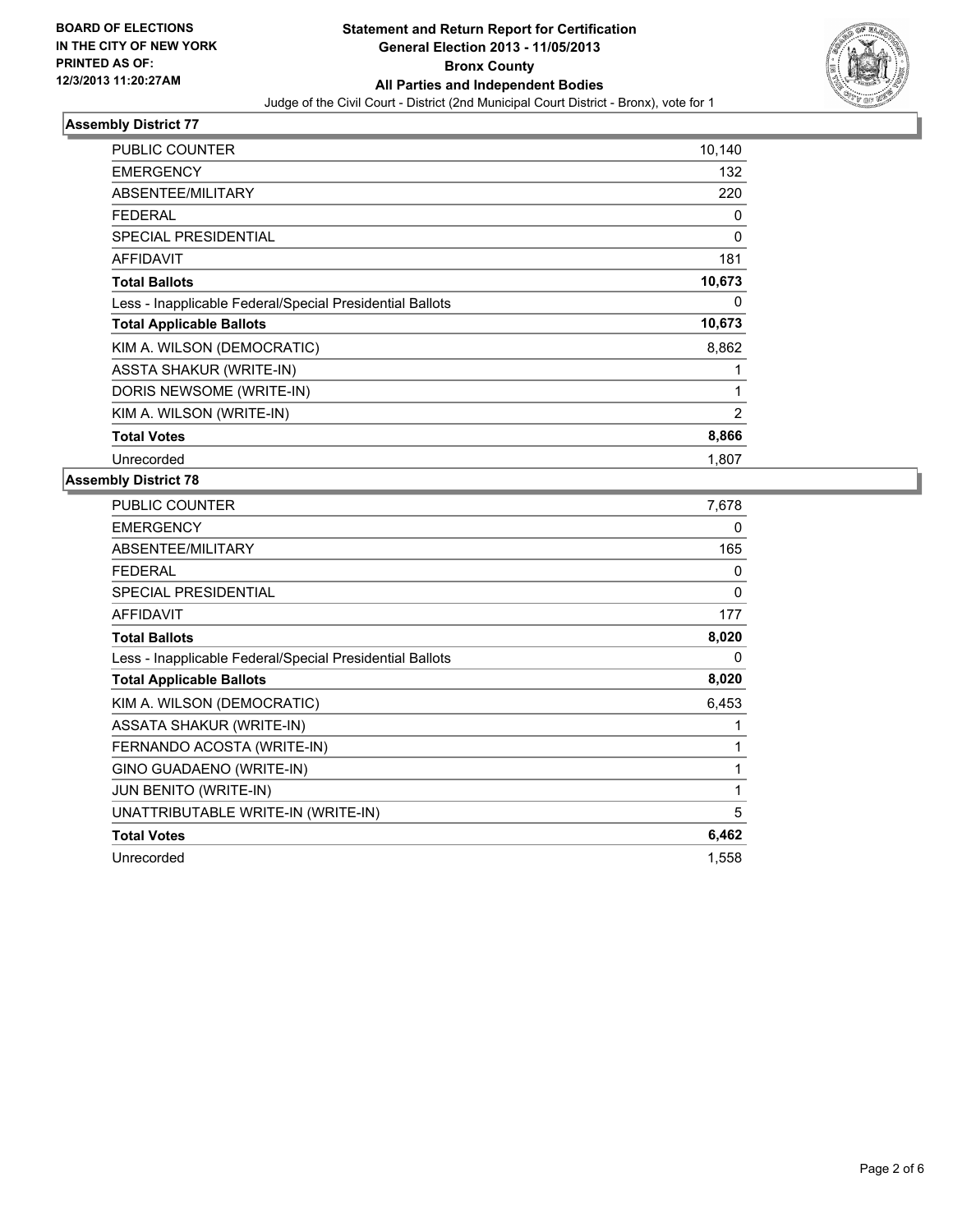

| <b>PUBLIC COUNTER</b>                                    | 9,382 |
|----------------------------------------------------------|-------|
| <b>EMERGENCY</b>                                         | 0     |
| ABSENTEE/MILITARY                                        | 190   |
| FEDERAL                                                  | 0     |
| <b>SPECIAL PRESIDENTIAL</b>                              | 0     |
| <b>AFFIDAVIT</b>                                         | 147   |
| <b>Total Ballots</b>                                     | 9,719 |
| Less - Inapplicable Federal/Special Presidential Ballots | 0     |
| <b>Total Applicable Ballots</b>                          | 9,719 |
| KIM A. WILSON (DEMOCRATIC)                               | 7,929 |
| UNATTRIBUTABLE WRITE-IN (WRITE-IN)                       | 4     |
| <b>Total Votes</b>                                       | 7,933 |
| Unrecorded                                               | 1.786 |

## **Assembly District 80**

| <b>PUBLIC COUNTER</b>                                    | 2,529 |
|----------------------------------------------------------|-------|
| <b>EMERGENCY</b>                                         |       |
| ABSENTEE/MILITARY                                        | 50    |
| <b>FEDERAL</b>                                           | 0     |
| <b>SPECIAL PRESIDENTIAL</b>                              | 0     |
| <b>AFFIDAVIT</b>                                         | 58    |
| <b>Total Ballots</b>                                     | 2,638 |
|                                                          |       |
| Less - Inapplicable Federal/Special Presidential Ballots | 0     |
| <b>Total Applicable Ballots</b>                          | 2,638 |
| KIM A. WILSON (DEMOCRATIC)                               | 2,087 |
| <b>Total Votes</b>                                       | 2,087 |
| Unrecorded                                               | 551   |

| <b>PUBLIC COUNTER</b>                                    | 16,859 |
|----------------------------------------------------------|--------|
| <b>EMERGENCY</b>                                         | 33     |
| ABSENTEE/MILITARY                                        | 682    |
| <b>FEDERAL</b>                                           | 0      |
| SPECIAL PRESIDENTIAL                                     | 0      |
| <b>AFFIDAVIT</b>                                         | 185    |
| <b>Total Ballots</b>                                     | 17,759 |
| Less - Inapplicable Federal/Special Presidential Ballots | 0      |
| <b>Total Applicable Ballots</b>                          | 17,759 |
| KIM A. WILSON (DEMOCRATIC)                               | 12,517 |
| ALBA PENA (WRITE-IN)                                     | 1      |
| EZRA GLAZER (WRITE-IN)                                   | 1      |
| JEFF KLEIN (WRITE-IN)                                    | 1      |
| KIM WILSON (WRITE-IN)                                    | 1      |
| TOM MCBRIDE (WRITE-IN)                                   | 1      |
| UNATTRIBUTABLE WRITE-IN (WRITE-IN)                       | 4      |
| VICTORIA AGUILAR (WRITE-IN)                              | 1      |
| <b>Total Votes</b>                                       | 12,527 |
| Unrecorded                                               | 5,232  |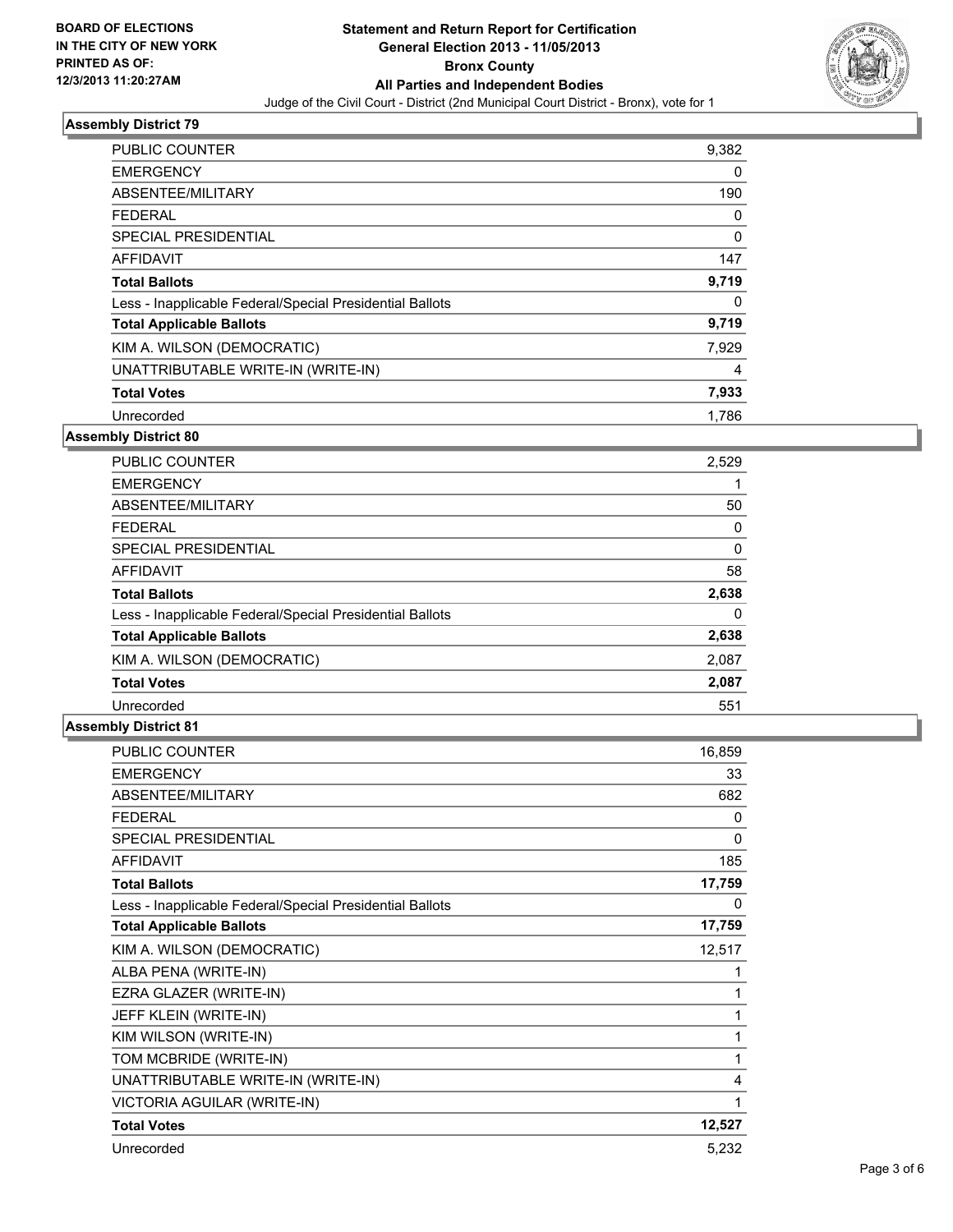

| PUBLIC COUNTER                                           | 9,129 |
|----------------------------------------------------------|-------|
| <b>EMERGENCY</b>                                         |       |
| ABSENTEE/MILITARY                                        | 113   |
| <b>FEDERAL</b>                                           | 0     |
| <b>SPECIAL PRESIDENTIAL</b>                              | 0     |
| <b>AFFIDAVIT</b>                                         | 169   |
| <b>Total Ballots</b>                                     | 9,412 |
| Less - Inapplicable Federal/Special Presidential Ballots | 0     |
| <b>Total Applicable Ballots</b>                          | 9,412 |
| KIM A. WILSON (DEMOCRATIC)                               | 7,478 |
| <b>GEORGE PATAKI (WRITE-IN)</b>                          |       |
| KIM A. WILSON (WRITE-IN)                                 | 1     |
| RAMON JIMENEZ (WRITE-IN)                                 | 1     |
| UNATTRIBUTABLE WRITE-IN (WRITE-IN)                       | 5     |
| <b>Total Votes</b>                                       | 7,486 |
| Unrecorded                                               | 1,926 |

## **Assembly District 85**

| <b>PUBLIC COUNTER</b>                                    | 0            |
|----------------------------------------------------------|--------------|
| <b>EMERGENCY</b>                                         | 0            |
| ABSENTEE/MILITARY                                        | 0            |
| <b>FEDERAL</b>                                           | 0            |
| SPECIAL PRESIDENTIAL                                     | 0            |
| AFFIDAVIT                                                | 0            |
| <b>Total Ballots</b>                                     | 0            |
| Less - Inapplicable Federal/Special Presidential Ballots | 0            |
| <b>Total Applicable Ballots</b>                          | $\mathbf{0}$ |
| KIM A. WILSON (DEMOCRATIC)                               | 0            |
| <b>Total Votes</b>                                       | 0            |

| PUBLIC COUNTER                                           | 8,561 |
|----------------------------------------------------------|-------|
| <b>EMERGENCY</b>                                         | 0     |
| ABSENTEE/MILITARY                                        | 156   |
| FEDERAL                                                  | 0     |
| SPECIAL PRESIDENTIAL                                     | 0     |
| AFFIDAVIT                                                | 196   |
| <b>Total Ballots</b>                                     | 8,913 |
| Less - Inapplicable Federal/Special Presidential Ballots | 0     |
| <b>Total Applicable Ballots</b>                          | 8,913 |
| KIM A. WILSON (DEMOCRATIC)                               | 7,418 |
| STEVE DAVIS (WRITE-IN)                                   |       |
| UNATTRIBUTABLE WRITE-IN (WRITE-IN)                       | 1     |
| <b>Total Votes</b>                                       | 7,420 |
| Unrecorded                                               | 1,493 |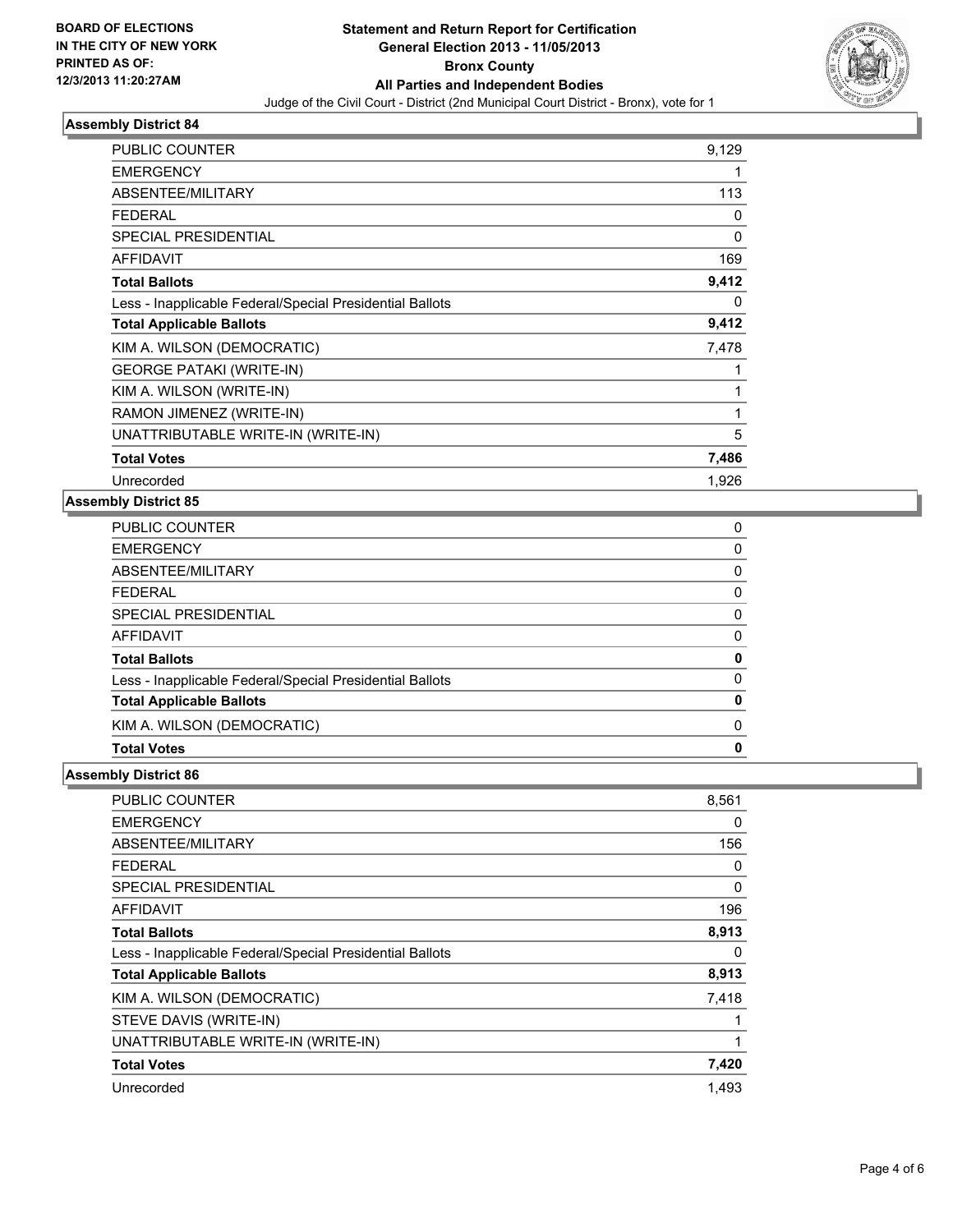

| <b>PUBLIC COUNTER</b>                                    | 0        |
|----------------------------------------------------------|----------|
| <b>EMERGENCY</b>                                         | 0        |
| ABSENTEE/MILITARY                                        | 0        |
| <b>FEDERAL</b>                                           | 0        |
| SPECIAL PRESIDENTIAL                                     | 0        |
| AFFIDAVIT                                                | 0        |
| <b>Total Ballots</b>                                     | 0        |
| Less - Inapplicable Federal/Special Presidential Ballots | $\Omega$ |
| <b>Total Applicable Ballots</b>                          | 0        |
| KIM A. WILSON (DEMOCRATIC)                               | 0        |
| <b>Total Votes</b>                                       | 0        |